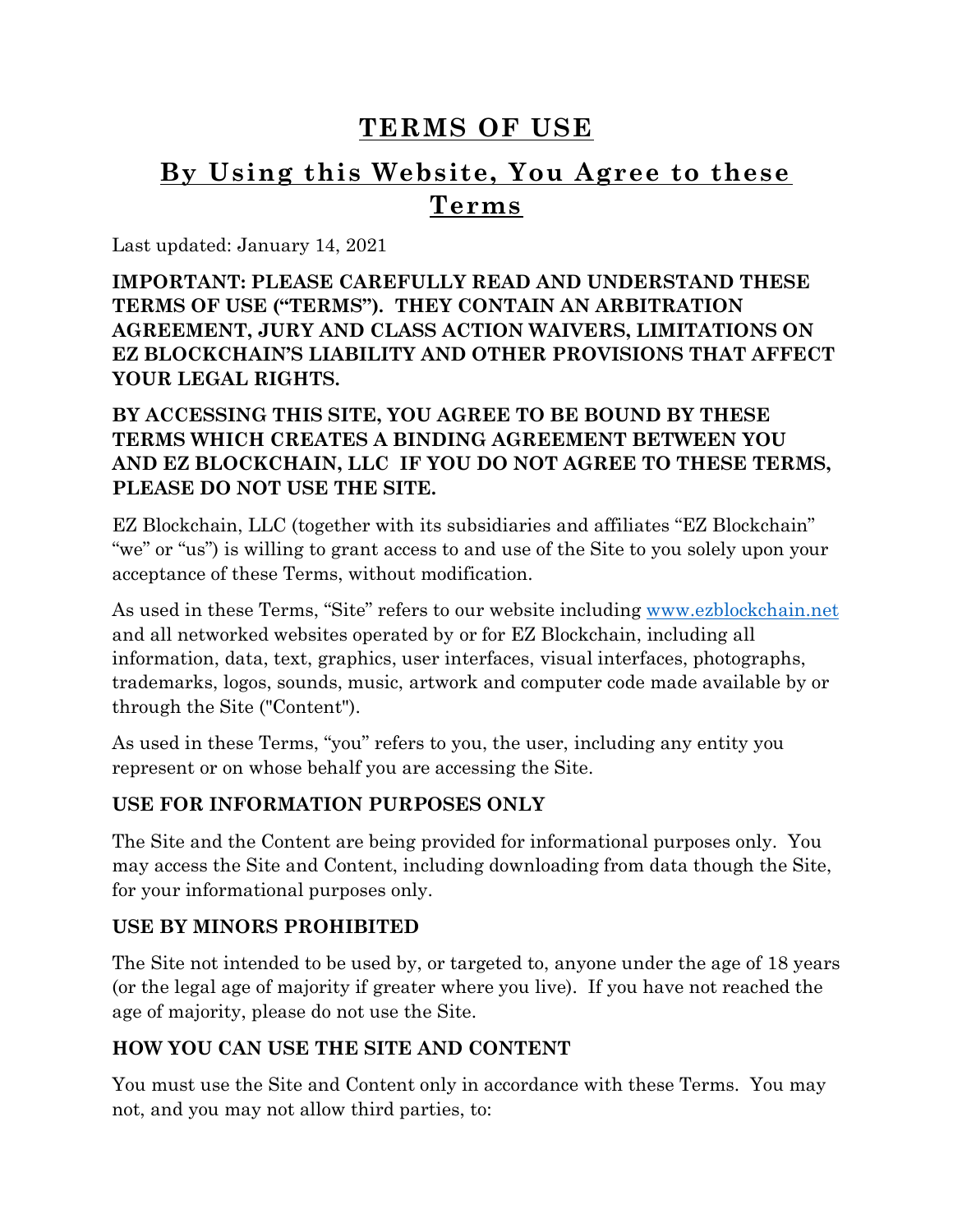- a) Use the online services for any purpose that is unlawful or prohibited by these Terms;
- b) Delete or change any copyright, trademark, or other proprietary notices;
- c) Attempt to obtain ownership or title to the Site, Content, or any portion thereof;
- d) Rent, lease, sell, sub-license, loan, merge, adapt, assign or transfer the Site, Content, or any portion thereof, or combine them with, or incorporate them into, any other programs or services;
- e) Disassemble, decompile, reverse-engineer, copy in source or object code format, or create derivative works based on the Site, Content, or any portion thereof;
- f) Transfer, provide, export or re-export the Site, Content, or any portion thereof, in violation of an embargo, trade sanction, or other technology control or export laws and regulations; you also represent and warrant that you are not (i) located in a country subject to a U.S. Government embargo, or designated by the U.S. Government as a "terrorist supporting" country; or (ii) listed on any U.S. Government list of prohibited or restricted parties;
- g) Use or launch any unauthorized technology or automated system to access the Site, Content, or any portion thereof, or extract information or data therefrom, including but not limited to spiders, trojans, spy-ware, malware, or any other malicious or surreptitious software or program, robots, screen scrapers, or offline readers; or

### **LINKS TO OTHER WEBSITES OR ONLINE SERVICES**

The Site may contain links, including "share" buttons and links to other websites or online services including LinkedIn, Facebook, and Twitter, (collectively "Third Party Services"). We do not control Third Party Services and are not responsible for the consequences of your use of such services. Links to Third Party Services are provided for convenience and the inclusion of a link does not imply endorsement by EZ Blockchain Your use of Third Party Services may be governed by different terms than those contained herein. **YOU AGREE THAT YOUR USE OF THIRD PARTY SERVICES IS AT YOUR OWN RISK.**

### **UNILATERAL RIGHT TO MODIFY**

We reserve the right to change these Terms in our sole discretion and will provide you with notice of such change by posting the revised Terms on the Site or by other reasonable means. You can determine when these Terms were last revised by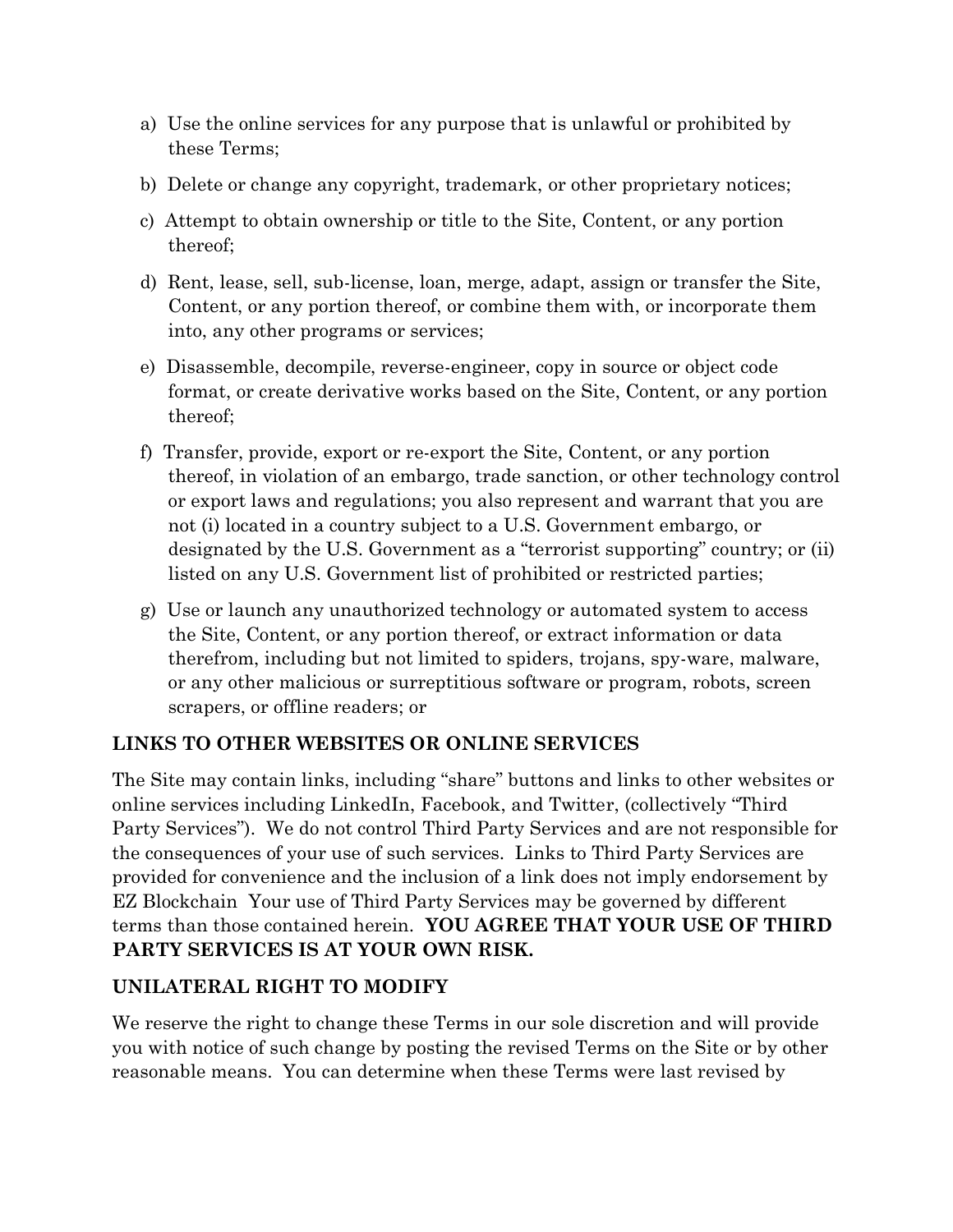referring to the ""Last Updated" legend at the top of these Terms. Your use of the Site after such changes are posted indicates your acceptance of such changes.

# **RIGHT TO TERMINATE**

You may stop using the Site at any time and you understand and hereby agree that we may termination your use of or access to the Site or Content at any time.

# **CHOICE OF LAW**

These Terms shall be governed by the laws of the State of Illinois, U.S.A. without regard for its conflict of laws principles.

We recognize that it is possible for you to obtain access to this site from any jurisdiction in the world, but we have no practical ability to prevent such access. This site has been designed to comply with the laws of the State of Illinois and of the United States. If any Content or your use of any Site, is contrary to the laws of the place where you are when you access it, the Site is not intended for you, and we ask you not to use the Site. You are responsible for informing yourself of the laws of your jurisdiction and complying with them.

# **SEVERABILITY**

If a court or arbitrator of competent jurisdiction finds any provision of these Terms to invalid or unenforceable, such finding will not affect the other provisions of these Terms, all of which shall remain in full force and effect, and such other provisions will be interpreted so as best to reasonably effect the intent of the parties. The parties further agree to replace any such invalid or unenforceable provision with a valid and enforceable provision designed to achieve, to the extent possible under applicable law, the business purpose and intent of such invalid or unenforceable provision.

# **CONTRACTUAL STATUTE OF LIMITATIONS**

Unless a shorter statute of limitations is imposed by law, all arbitration proceedings must be commenced within 12 months after you become aware, or should, in the exercise of reasonable diligence, have become aware, of the act or omission giving rise to the claim, dispute, or controversy, whichever is earlier.

### **WE EACH AGREE THAT ANY DISPUTE RESOLUTION PROCEEDINGS, WHETHER IN COURT OR OTHERWISE, WILL BE CONDUCTED ONLY ON AN INDIVIDUAL BASIS AND NOT IN OR AS A CLASS, CONSOLIDATED OR REPRESENTATIVE ACTION. IF A CLAIM PROCEEDS IN COURT, YOU AND EZ BLOCKCHAIN AGREE TO WAIVE THE RIGHT TO A JURY TRIAL.**

# **LIMITATION OF LIABILITY**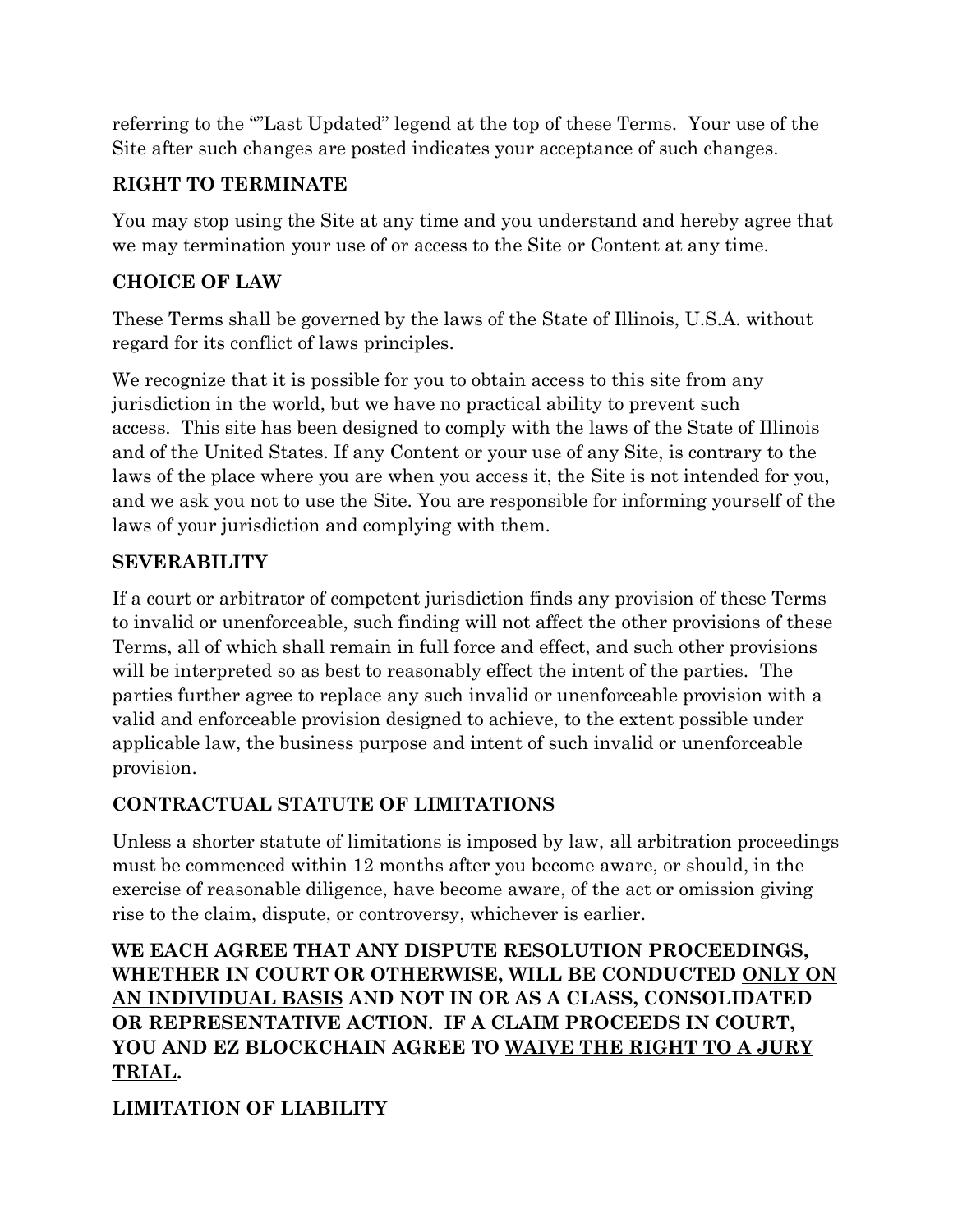EZ BLOCKCHAIN SHALL NOT BE LIABLE FOR ANY DIRECT OR INDIRECT LOST PROFITS OR LOST BUSINESS DAMAGE, SPECIAL, INDIRECT, CONSEQUENTIAL, EXEMPLARY OR INCIDENTAL DAMAGES, INCLUDING LOST DATA, PERSONAL INJURY, OR PROPERTY DAMAGE RELATED TO OR ARISING OUT OF THE SITE OR CONTENT. NOTHING IN THIS SECTION IS INTENDED TO LIMIT EZ BLOCKCHAIN'S LIABILITY FOR DAMAGES TO THE EXTENT CAUSED BY OUR OWN GROSS NEGLIGENCE, INTENTIONAL OR CRIMINAL MISCONDUCT. ADDITIONALLY, NOTHING IN THIS SECTION IS INTENDED TO LIMIT OR ALTER YOUR RIGHTS AS A CONSUMER THAT CANNOT BE LIMITED OR ALTERED UNDER APPLICABLE LAW. EZ Blockchain reserves all legal rights to recover damages or other compensation under these Terms or as allowed by law.

#### **DISCLAIMER OF ALL WARRANTIES–SITE AND CONTENT PROVIDED "AS IS"**

The Site and Content may include inaccuracies or errors. WE PROVIDE THE SITE ANDCONTENT "AS IS" AND WITHOUT WARRANTIES OF ANY KIND EITHER EXPRESSED OR IMPLIED. WE DISCLAIM ALL WARRANTIES OF MERCHANTABILITY AND FITNESS FOR A PARTICULAR PURPOSE. WE DO NOT WARRANT OR MAKE ANY REPRESENTATION THAT THE SITE OR CONTENT WILL BE ACCURATE, RELIABLE, UNINTERRUPTED OR ERROR-FREE, THAT DEFECTS WILL BE CORRECTED, OR THAT THE SITE AND CONTENT ARE FREE OF VIRUSES OR OTHER HARMFUL COMPONENTS. YOU ASSUME TOTAL RESPONSIBILITY RELATED TO YOUR USE OF THE ONLINE SERVICES. YOUR SOLE REMEDY AGAINST EZ BLOCKCHAIN FOR DISSATISFACTION WITH THE SITE OR CONTENT IS TO STOP USING THEM. THIS LIMITATION OF RELIEF IS A PART OF THE BARGAIN BETWEEN THE PARTIES. THESE WARRANTY EXCLUSIONS MAY NOT APPLY TO YOU TO THE EXTENT THAT APPLICABLE LAW DOES NOT ALLOW THE EXCLUSION OF IMPLIED WARRANTIES.

### **INDEMNIFICATION**

You agree to indemnify, defend and hold us harmless from and against any and all claims, lawsuits, loss, costs (including reasonable attorneys' fees), expenses, demands, actions or other proceedings brought against it by any third party due to, arising out of or related to your (a) use of any Site; (b) violation of these Terms, or (c) violation of any law, regulation or third party rights. You shall pay and advance any and all costs, damages and expenses, including, without limitation, reasonable attorneys' fees and costs awarded against or otherwise incurred by us in connection with or arising from any such claim, lawsuit, action, demand or other proceeding.

### **ADDITIONAL TERMS APPLICABLE TO ENTITIES**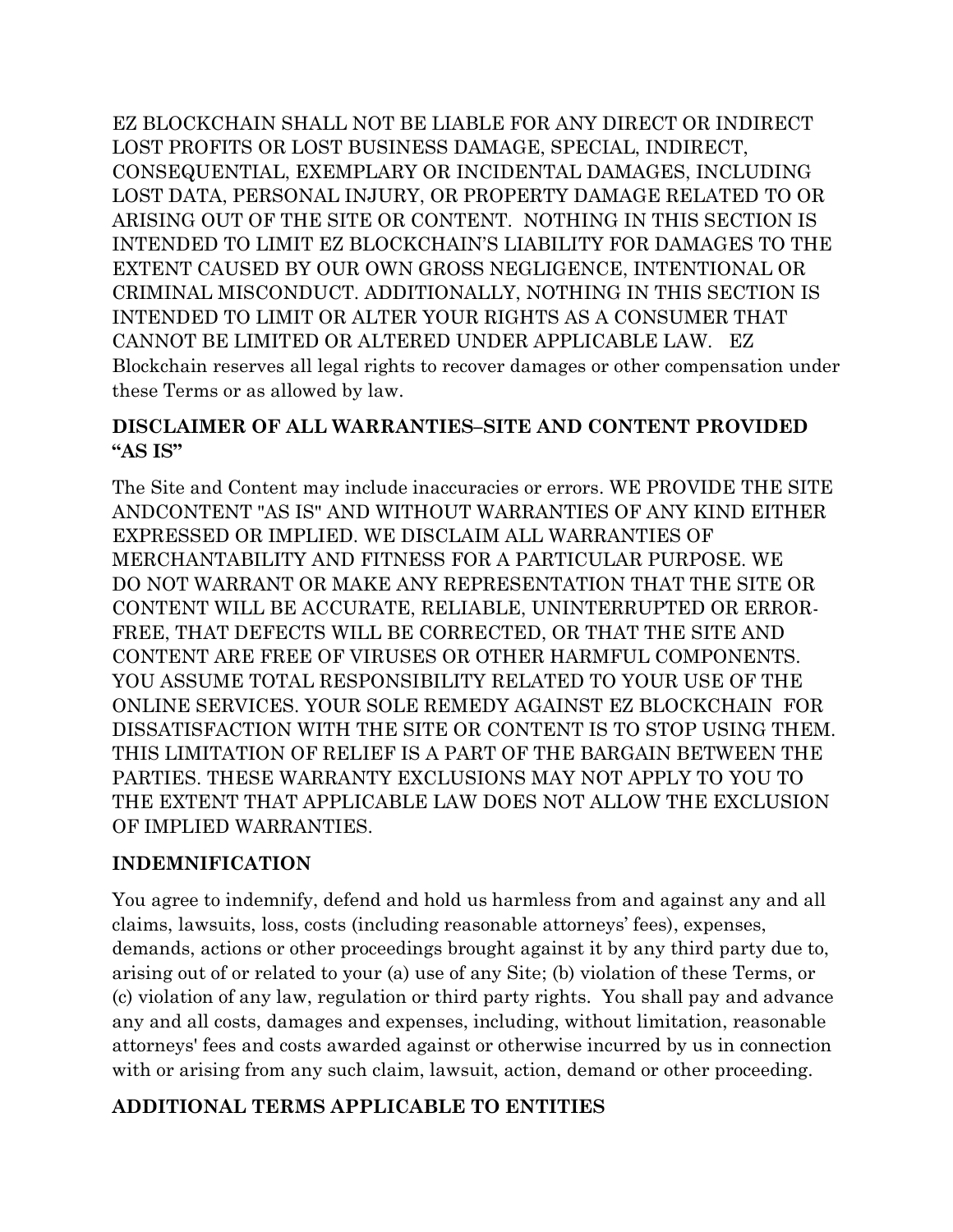The following terms and conditions apply specifically to any corporation or other legal entity that accesses the Site or Content: you agree to require each of your agents to be bound by the terms and conditions of these Terms and you agree to remain responsible and liable for all acts and omissions of your agents in connection with the Site or Content, including any breaches of these Terms. All references to your access and/or use of the Site or Content herein include access and/or use of the Site or Content by your agents. You agree that each of your agents is responsible for maintaining the confidentiality of any password that such agent may use to access the Site, and you agree not to let any agent transfer a password or user name, or lend or otherwise transfer use of or access to the Site, to other agents or any third party. If your agent ceases to be your agent, whether through termination of employment or contract or otherwise, or if you wish to disable an agent's access to the Site, you are responsible for any such changes. You are fully responsible for all interaction with the Site that occurs in connection with passwords or user names associated with your agents (including any former employees).

# **HOW WE COMMUNICATE WITH YOU**

You have a choice in how we communicate with you. By accessing the Site, you consent to receiving communication from us, including e-mails. You can opt in or out of communications programs including e-mail. You can unsubscribe from e-mail messages from us using the unsubscribe processes described in such communications.

# **INTELLECTUAL PROPERTY**

We retain all right title and interest in the Site and Content. Nothing herein intends to transfer any rights to, or vest any such rights in, you. You may not take any action to jeopardize, limit or interfere with our or our licensor's rights.

Trademarks, service marks, and all graphical elements, including the look and feel appearing on the online services, are distinctive and protected trademarks or trade dress of EZ Blockchain or its licensors. The Site or Content may also contain various third-party names, trademarks, and service marks that are the property of their respective owners.

The Digital Millennium Copyright Act of 1998 (the "DMCA") provides recourse for copyright owners who believe that material appearing on the Internet infringes their rights under U.S. copyright law. If you believe in good faith that materials available on the Site infringe your copyright, you (or your agent) may send EZ Blockchain a notice requesting that EZ Blockchain remove the material or block access to it. If you believe in good faith that someone has wrongly filed a notice of copyright infringement against you, the DMCA permits you to send us a counternotice. Notices and counter-notices must meet the then-current statutory